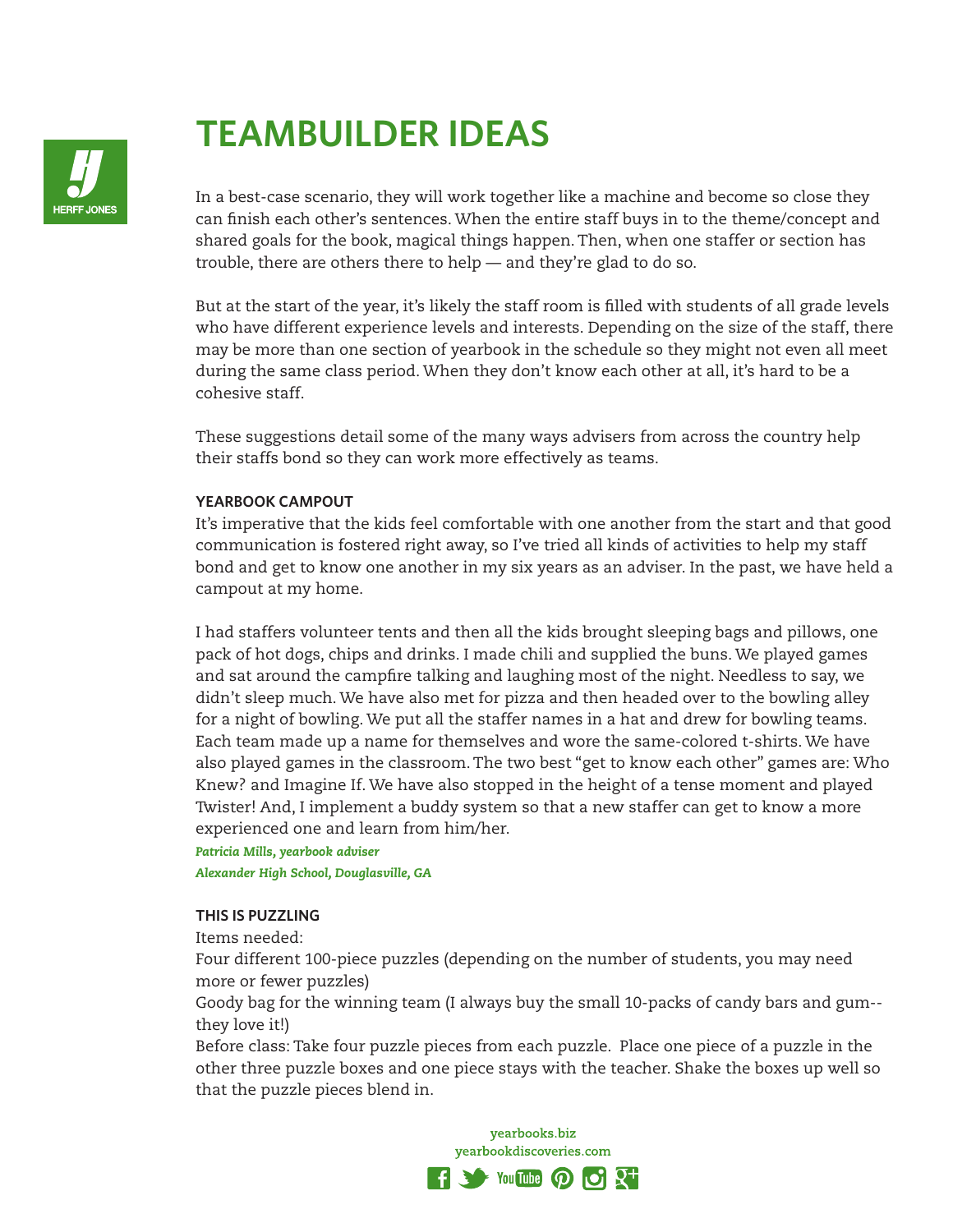

Divide the class up evenly into four groups (may need more or fewer groups depending on the number of students — ideally you want no more than 3-4 students in a group). Tell them that the team that completes the puzzle first gets the goody bag. Each team will soon realize that they do not have all of the pieces to their puzzle and that they have parts that don't belong to their puzzle. The idea is that they will soon start to look at the other puzzles and realize that they have to ask the others for their extra pieces and work out a solution to obtaining the right pieces. They will still find that they are missing one piece and no one has any extra pieces. They will then start to ask the teacher for the extra piece.

Lesson Learned: The objective of this activity is that students may have work or jobs to do, but that sometimes they will have to ask the help of other students/groups and also the teacher.

*Sandy Wier, yearbook adviser Buckingham Vocational Center, Buckingham, VA*

# **KEEP IN TOUCH**

One thing I do is to get the staffers' e-mail addresses at the end of the school year and e-mail them during the summer. This makes yearbook seem more personal and to get an e-mail from a "teacher" makes us not so "geeky".

*Renee S. Jordan, yearbook adviser Alfred M. Barbe High School, Lake Charles, LA*

# **WORK TOGETHER, STAY TOGETHER**

Take your staff to an overnight "Yearbook Camp" such as the Gettysburg Yearbook Experience. Not only will your staff get instruction from an outstanding faculty, but your staff will have the opportunity to work together on the yearbook for the following school year, get to know one another, and come away with a lot of memories. It won't happen just on its own. Give them specific goals to come away with such as having a theme/concept, design ideas, and a complete ladder for the next book. Advisers should let them put it all together and "show it off" to you.

*Charles Stevens, yearbook adviser*

*Lee-Davis High School, Mechanicsville, VA*

#### **GIVE EACH OTHER A HAND**

Have staff members trace their hand on a piece of paper and then tape it to their back, hand facing out. Have everyone walk around the room and write positive comments on the hands of everyone else. Comments can be something about a person's personality, skill, or simply a physical observation. When finished, have staff members read their own comments. This is a great way for a staff to get to know each other. It can also be a great pick-me-up during stressful times when everyone needs to hear some positive thoughts.

Take this one step further. Try this activity with your staff the first week of school. After staff members read their comments, have staff write their name on their papers, collect the papers and save them. At the end of the year, do the same activity. This time, return the original papers to staff members so they can compare comments from the beginning to the end of the year. You'll see how much your staff has grown as a team and staff members will be rewarded with positive thoughts from their peers.